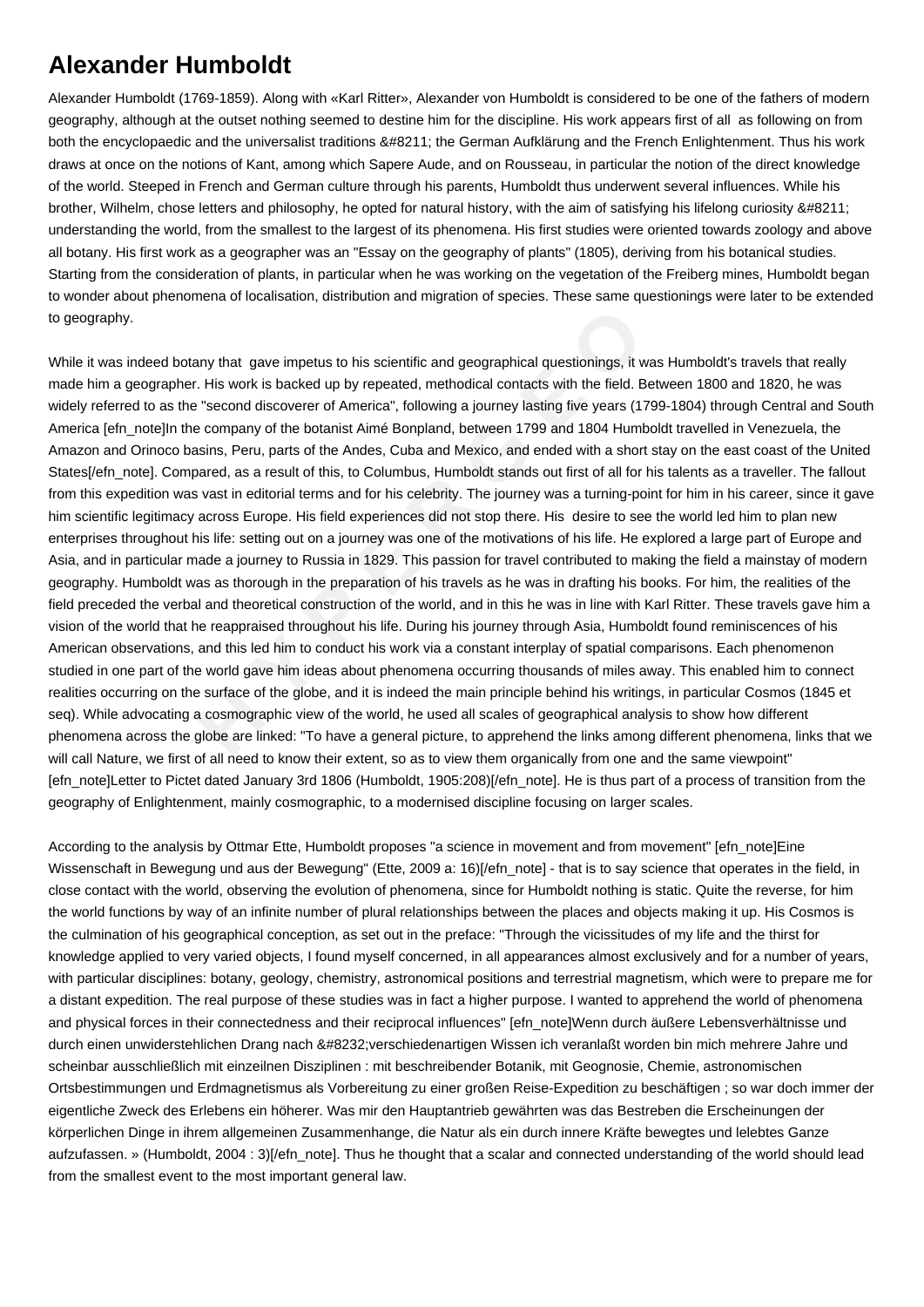Humboldt's work is not restricted to the theoretical and methodological sphere. He was also a prominent scientific voice. He was hyperactive in networks and had many relation, with a correspondence estimated at around 30 000 letters, and he also contributed actively to the circulation of geographical knowledge across Europe. He widely relayed information – he re-circulated and redistributed material, recommended young academics, and continually contributed to boosting any scientific enterprise. Anxious to ensure the independence of geography, he took part with Ritter in the creation of two geography societies and in their activities, the Paris Geographical Society in 1821 and the Berlin Geographical Society in 1828. Throughout his life he took an active part in the sessions and debates of these two institutions, demonstrating his attachment both to France and to Prussia. Unlike Ritter, Humboldt never held a university chair. He nevertheless delivered a series of more than sixty lectures on the "physics of the world" between 1827 and 18928, free and open to all in the Singakademie in Berlin, and very popular with the Berlin audiences. His success was also due to his publications. His Relation historique (historical narrative) describing his American journey which was published from 1814 onwards, was translated into ten languages and circulated across the world, as was Cosmos. Tirelessly, Humboldt worked towards the advancement of science in general, and geography in particular, regularly seeking the support of various European courts (French, Prussian and Russian in particular). Thus his network of relations was as much political as it was scientific, and his mastery of both French and German gave him visibility across Europe. From his many expeditions he brought back numerous specimens of plants, animals and minerals, with which he supplied museums and gardens in Europe – the Paris Natural History Museum, the Royal Botanic Garden in Berlin, or the Royal Science Academy in St Petersburg among others had the benefit of his work. Alongside, his relationships with politics were sometimes a little ambiguous: although he recognised the financial need to place his work under the patronage of powerful monarchs (Friedrich-Wilhelm III and IV of Prussia, the Tsar Nicholas I of Russia) he nevertheless fairly regularly, at least in the private sphere, denounced the resulting material and even intellectual constraints weighing on him. Despite certain paradoxes in his links with the world of politics, Humboldt remain in the service of power throughout his career, in the universalist perspective of Aufklärung.

n and Russian in particular). Thus his network of relations was as much political as in German gave him visibility across Europe. From his many expeditions he brough dimentals, with which he supplied museums and gardens in His work is remembered rather differently in France and Germany. Alonsgside the work of his brother Wilhelm, Alexander von Humboldt's legacy is still remembered in contemporary Berlin: via Humboldt University of course, and also the future scientific and cultural forum Stadtschloss, at present being reconstructed, with the two Humboldts as patrons. Research centres have also been dedicated to Alexander von Humboldt, in particular the Berlin-Brandebourg Science Academy. In France, geographers still refer to him as a tutelary figure of the discipline, but he remains very much of a myth and all in all not as well known or understood. Ritter's work, probably via the advocacy of Elisée Reclus, and despite its complexity, appears on the other had to have a wider audience in France. However there has been a timid but genuine interest for his career in recent years. Science historians and geographers are thus re-discovering the principles of Humboldt's science, not only for their historical value, but also recognising their present-day relevance. With regard to methodology, the need for contact with the field and to experience the world as the essential gateway to understanding and ordering knowledge provides a defining, sound base for the discipline. From a theoretical viewpoint, the promotion of a scalar, nested, hierarchised approach to space and its phenomena has a lot in common with present-day approaches. Finally, with respect to the production of geographical knowledge, there is plenty to be found in his cartographic innovations, where he combines two and three-dimensional representations of one and the same phenomenon [efn\_note]See the vegetation profile for the Andes in the Cosmos atlas[/efn\_note]. This explains the immediate success of his Cosmos, translated into fifteen languages by the end of the 19th century, and pleads for a rediscovery of his work.

## **Bibliographie**

Main texts :

-HUMBOLDT, A. de, 1805, Essai sur la géographie des plantes accompagné d'un tableau physique des régions équinoxiales, Paris, Levrault, 155 p.

-HUMBOLDT, A. De, 1810, Vues des cordillères et monumens des peuples indigènes de l'Amérique, Paris, Schoell, 350 p.

-HUMBOLDT, A. de, 1811, Essai politique sur le royaume de la Nouvelle Espagne, Paris, Schoell, 2 vol.

-HUMBOLDT, A. de, 1814, Relation historique du Voyage aux régions équinoxiales du Nouveau Continent, tome 1, Paris, Schoell, 643 p.

-HUMBOLDT, A., 1836, Histoire de la Géographie du Nouveau Continent et des Progrès de l'Astronomie Nautique aux Quinzième et Seizième Siècles, Paris, Gide, 3 vol. -HUMBOLDT, A. de, 1843, Asie centrale : recherches sur les chaînes de montagne et la